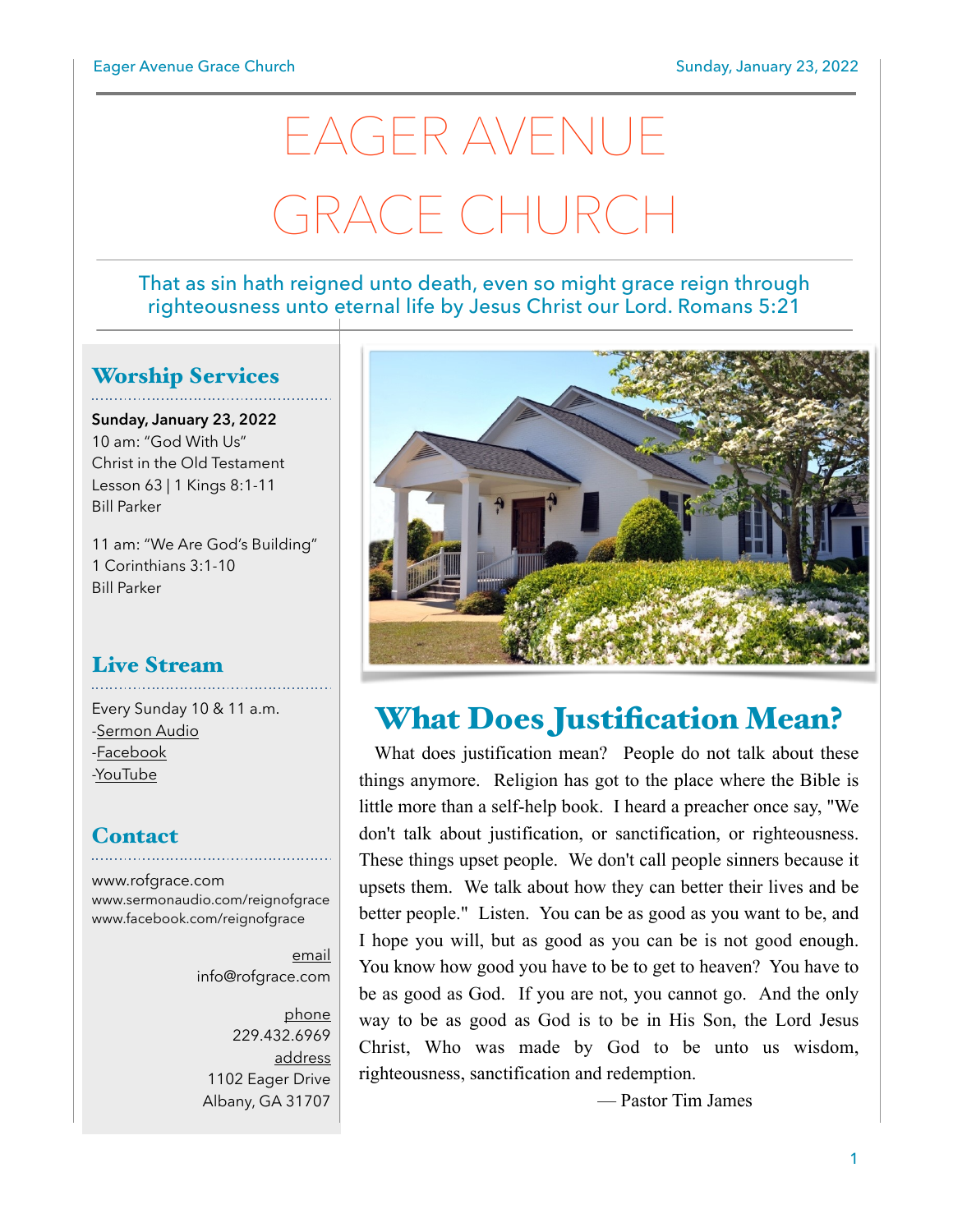## The True Church of the Living God

#### *"But if I tarry long, that thou mayest know how thou oughtest to behave thyself in the house of God, which is the church of the living God, the pillar and ground of the truth." (1 Tim. 3:15)*

 The word *"church"* in the New Testament means "called out" and refers to sinners who have been effectually and invincibly called out of the unbelieving world of darkness and into the light of God's Gospel truth in the Lord Jesus Christ. This calling is the work of God the Holy Spirit in the new birth under the preaching of the Gospel of Christ which is the Gospel of God's free and sovereign grace wherein the righteousness of God is revealed *"from faith"* (knowledge of God in Christ revealed) *"to faith"* (knowledge of God in Christ received and believed) *(Rom. 1:16-17; cf. Col. 1:12-13)*. The true *"church of the living God"* exists only where this truth is preached clearly, consistently, and without compromise. There are places in this world called "churches," even "churches of Christ," where *"another gospel, which is not another,"* meaning a false gospel of salvation conditioned on sinners *(Gal. 1:6-9)*. These are Satan's tares, and their god is an idol, a dead god. The living God saves sinners by His grace based on the blood of Christ alone. He is the righteous God Who justifies the ungodly based on the merits of Christ's righteousness imputed and received by God-given faith. The true church of the living God is *"the pillar and ground of THE truth*" that glorifies God in the salvation sinners, not a false gospel that gives sinners room to glory and boast in their works and/or wills. The true church is the place where the living and true God has given spiritually dead sinners spiritual and eternal life by bringing them to Christ for all salvation and glory. —Pastor Bill Parker

## Evangelism

 The Greek dictionary defines the word "evangelist" as "one who preaches the gospel." Without the gospel that gives all the glory to God in salvation, one is not an evangelist, and it is not evangelism. It is the same as Pharisee evangelism, and Christ said of it, *"Woe unto you, scribes and Pharisees, hypocrites! for ye compass sea and land to make one proselyte, and when he is made, ye make him twofold more the child of hell than yourselves" (Mat 23:15).* To evangelize is to preach the gospel which is to "eulogize" or speak glad tidings, good news concerning God and His grace in Christ. Good news to sinners is that Christ has finished the work, brought in everlasting righteousness, carried out the Father's purpose of grace, by Himself purged our sins, obtained eternal redemption for us, suffered the just for the unjust to bring us to God and freely justified us through His redemptive death. To evangelize is not to get decisions from men. It is not just to get them to "believe." It is not to get them to reform. It is to declare to them the testimony of God in Christ! His sheep will hear His voice in this gospel and follow Christ! Paul's instructions to Timothy and us are clear – *"Preach the word; be instant in season, out of season; reprove, rebuke, exhort with all longsuffering and doctrine. For the time will come when they will not endure sound doctrine; but after their own lusts shall they heap to themselves teachers, having itching ears; And they shall turn away their ears from the truth, and shall be turned unto fables. But watch thou in all things, endure afflictions, do the work of an evangelist .... (2 Tim. 4:2-5).* Let our gospel be our boast and trust God to give the increase.

--Pastor Gary Shepard